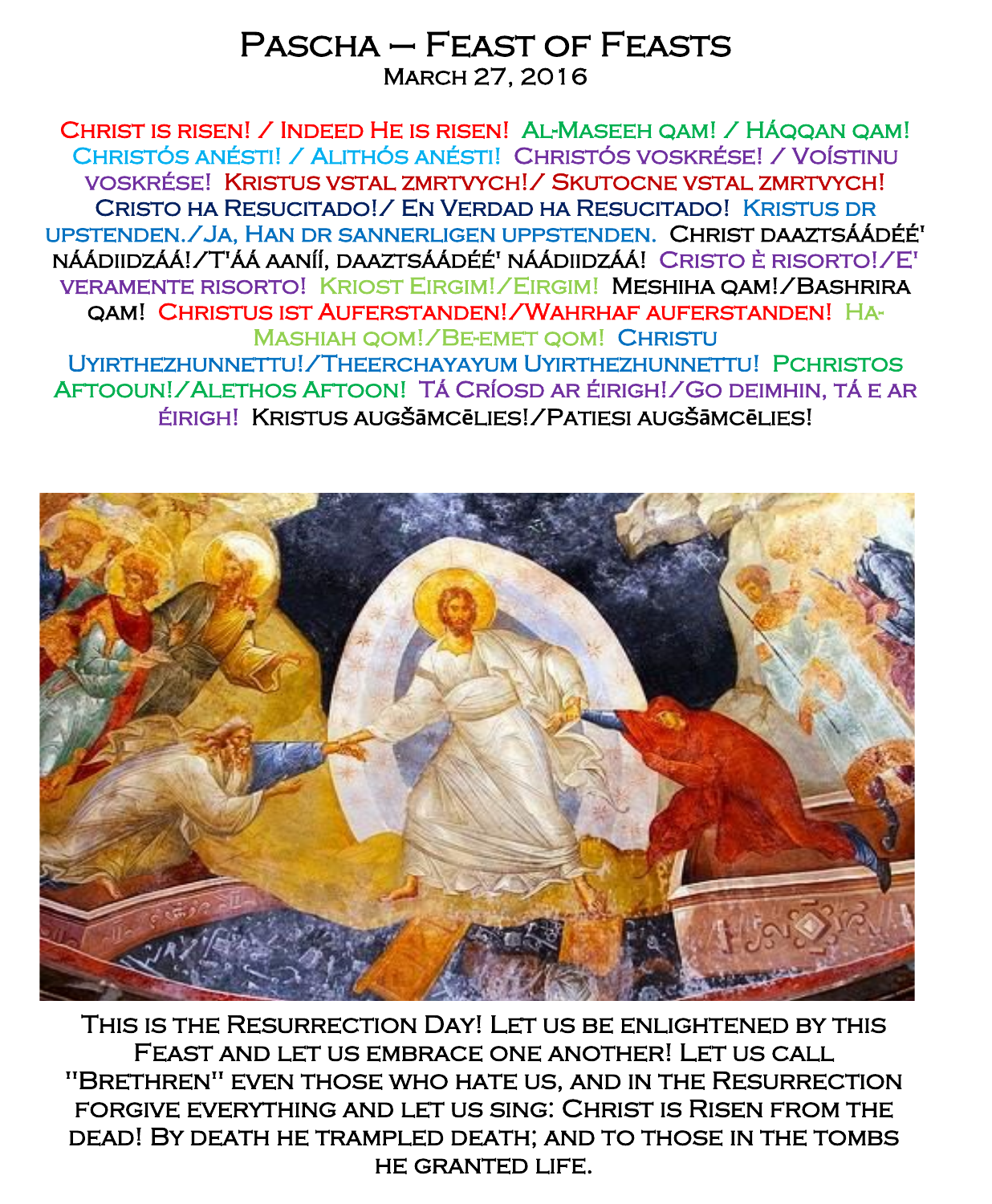#### **Holy Protection of Mary Byzantine Catholic Eparchy of Phoenix Our Lady of Perpetual Help Byzantine Catholic Church Bishop: His Grace Gerald N. Dino**

abbaolph@gmail.com

Father Artur Bubnevych, Pastor Father Christopher Zugger (pastor emeritus) Rectory (505) 268-2877 (505) 256-1787 Frchris.zugger@gmail.com

> 1837 Alvarado Drive NE Albuquerque, New Mexico 87110 Parish Office: (505) 256-1539 Fax: (505) 256-1278 www.olphnm.org

## **Parish Membership**

#### *From time to time it is good for us to reflect on what constitutes membership at Our Lady of Perpetual Help…a time to reflect on our relationship to God and His Church which is expressed by our commitment to this parish.*

Our parish community is open to any Catholic and to anyone

1. who is interested in seeking the Lord Jesus through His Word, the teachings of the Apostles, and the Sacred Mysteries;

2. who accepts the teachings of the Catholic Church;

3. who will help form a community based on the Lord's love;

4. who is willing to grow as a Christian within the legitimate spiritual traditions of the Byzantine Catholic Church within our American context;

5. who acknowledges the legitimate authority of the Pope, Bishop, and Pastor;

6. who will attend liturgical services on Sundays and great holydays;

7. and who is willing to support the growth of the Church (Eparchy and Parish) by sharing his/her time, talent and treasure (financial support);

Actual Parish membership is based on the above and is determined by the following criteria:

1. Being registered

2. Attending liturgical services regularly on Sundays and Holydays

3. Contributing to the support of the Church—both Eparchy (Bishop's Appeal) and Parish through use of the Sunday Tithing envelopes!

Membership in the parish gives the parishioners the right to have their children receive the Holy Mysteries of Christian Initiation, be married in church and be buried from the church.

*Summary from the Eparchial Pastoral Handbook on "Membership in a Parish"*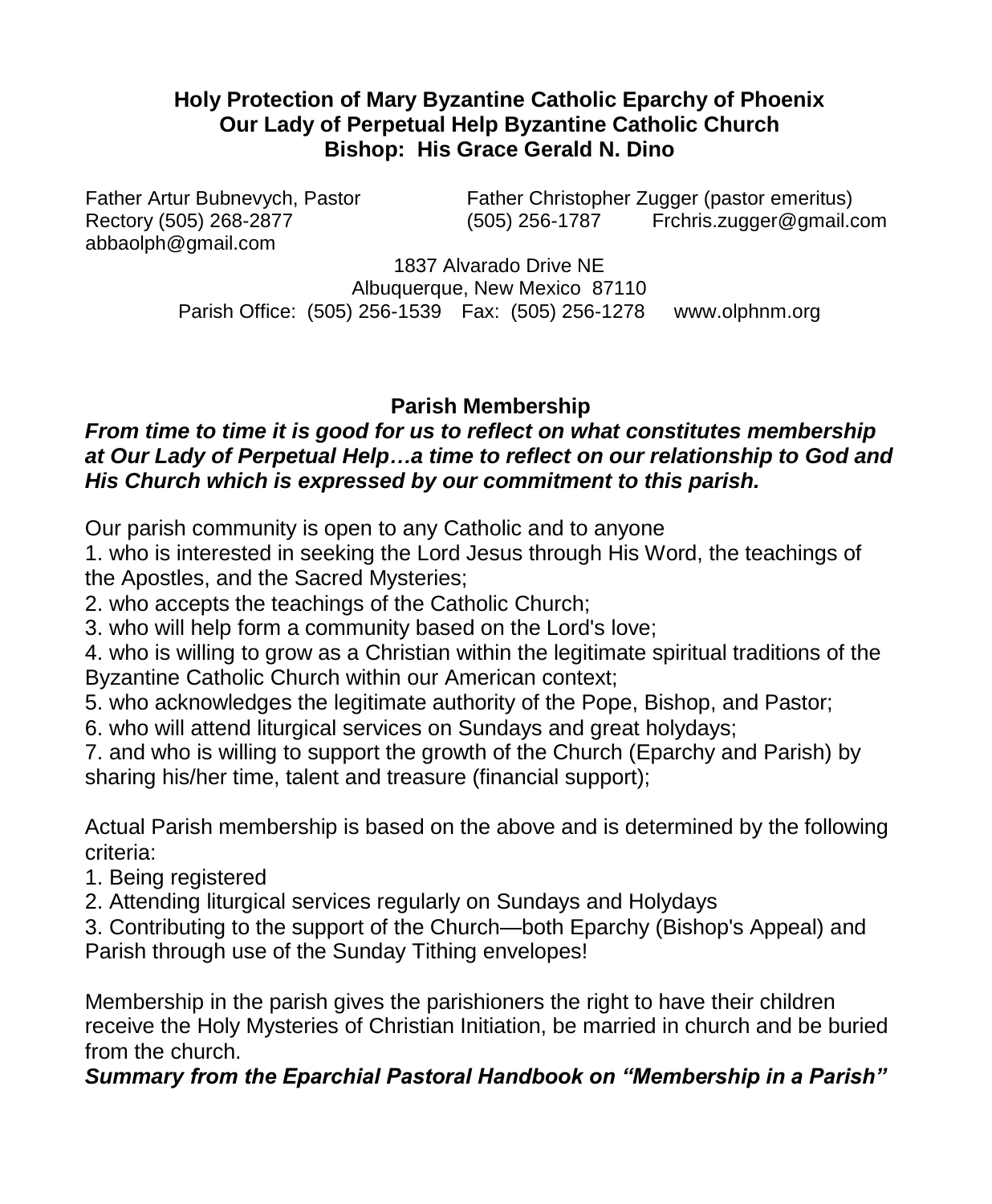**Welcome to our Church! If you are looking for a spiritual home, contact Father Artur or the office staff for more information. God bless you.**

| <b>Today</b>                          | Epistle: Acts 1:1-8;                                                                        | Gospel: John 1:1-17                                                                                                       |  |
|---------------------------------------|---------------------------------------------------------------------------------------------|---------------------------------------------------------------------------------------------------------------------------|--|
|                                       | $9:00$ am                                                                                   | Resurrection Matins & Divine Liturgy for<br>Parish Family & Friends<br>Blessing of Easter Baskets, Mirovanije             |  |
|                                       | Eternal Lamp:                                                                               | James Walker by Sevachko Family                                                                                           |  |
| March 28                              | <b>Bright Monday/Solemn Holy Day</b><br>Epistle: Acts 1:12-17 & 21-26; Gospel: John 1:18-28 |                                                                                                                           |  |
|                                       | $6:00$ pm                                                                                   | Divine Liturgy, For Parish Family, Benefactors &<br>Friends. Procession around the Church with<br>Reading of four Gospels |  |
| March 29                              | <b>Bright Tuesday/Simple Holy Day</b><br>Epistle: Acts 2:14-21; Gospel: Luke 24:12-35       |                                                                                                                           |  |
|                                       | 6:15 pm                                                                                     | CAFE meeting at UNM                                                                                                       |  |
| March 30                              | <b>Bright Wednesday</b><br>Epistle: Acts 2:22-36; Gospel: John 1:35-51                      |                                                                                                                           |  |
|                                       | 5:30 pm                                                                                     | <b>OLPH Devotions</b>                                                                                                     |  |
| March 31                              | <b>Bright Thursday</b>                                                                      | Epistle: Acts 2:38-43; Gospel: John 1:35-51                                                                               |  |
|                                       | $6:00$ pm<br>7:00 pm                                                                        | Pot Luck Dinner<br>THEOSIS Bible Study; Matthew Ch. 17                                                                    |  |
| <b>April 1</b>                        | <b>Bright Friday</b><br>Epistle: Acts 3:1-8; Gospel: John 2:12-22                           |                                                                                                                           |  |
|                                       | $6:00$ pm                                                                                   | Divine Liturgy<br>+Paul Gutierrez by Debbie Sanchez                                                                       |  |
| <b>April 2</b>                        | <b>Bright Saturday</b><br>Epistle: Acts 3:1-8; Gospel: John 3:22-33                         |                                                                                                                           |  |
|                                       | 10:00 am                                                                                    | Book Club meeting & pot luck brunch in hall                                                                               |  |
| April 3                               | <b>St. Thomas Sunday</b><br>Epistle: Acts 1:1-8; Gospel: John 1:1-17                        |                                                                                                                           |  |
|                                       | 5:00 pm<br>6:00 pm                                                                          | Great Vespers with Litija<br>Divine Liturgy; +Keenan Alan Wofford by Jilek's                                              |  |
| <b>Canned Goods</b><br>Collection for | 8:30 am<br>$9:00$ am                                                                        | Rosary<br><b>Matins</b>                                                                                                   |  |
| Friars                                | 10:00 am                                                                                    | Divine Liturgy for Parish Family, Benefactors &<br>Friends<br>MIrovanije & Blessing of Artos                              |  |
|                                       |                                                                                             | Fr. Chris: +Michele Koetter by M/M Sven Svensson                                                                          |  |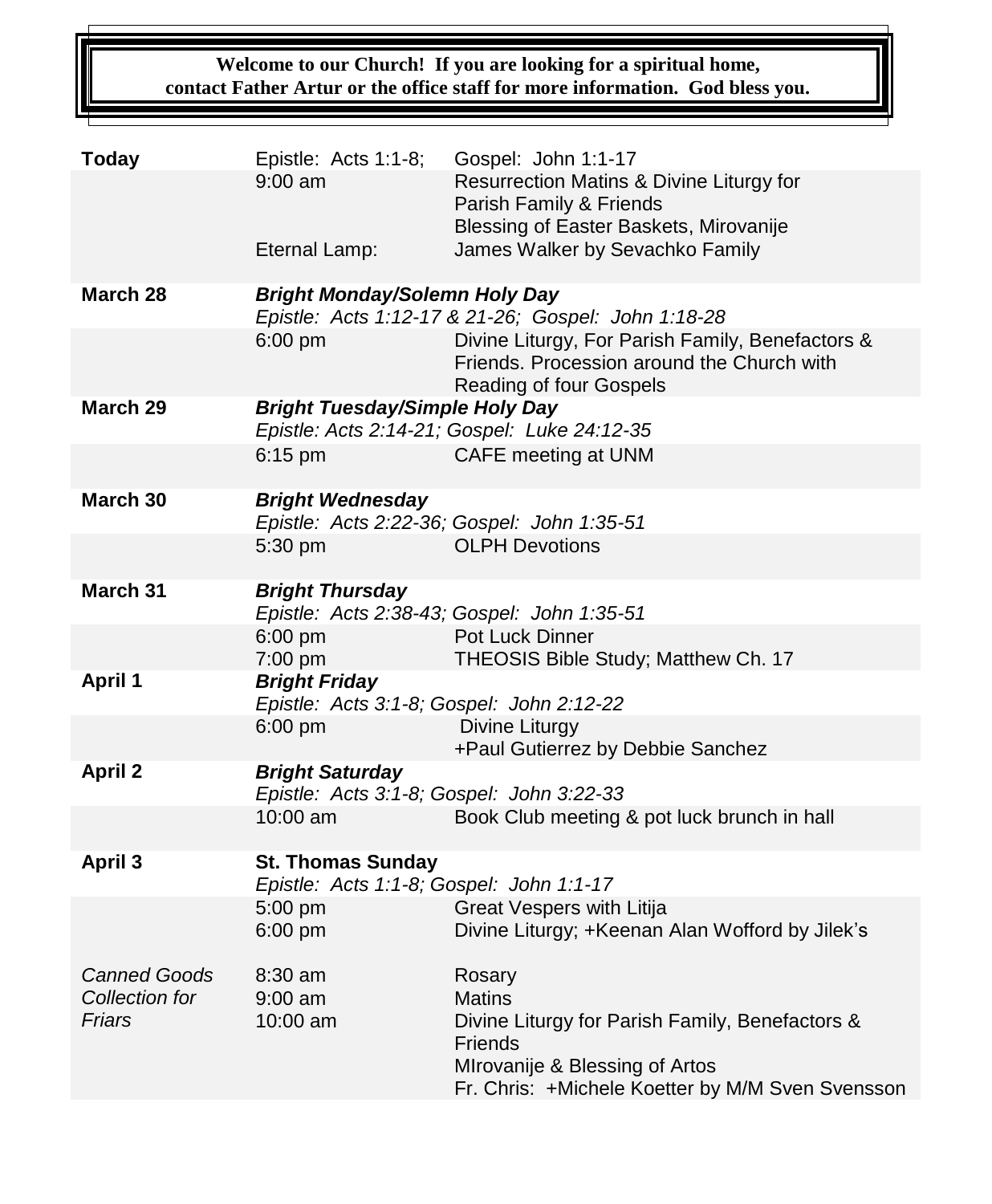*Physician and Help of those in sickness, Redeemer and Savior of the infirm; O Master and Lord of all, grant healing to your servants. Be clement, show mercy to those who have sinned much, and deliver them, O Christ, from their Iniquities, that they may glorify Your might divine!*

- Fr. Julian Gnall Paola Terlaza William Frank Stephen Horner Henry Zugger Joseph Koetter Katrina Anderson **John & Margie Disque** Mary Nell Preisler Lilllian Murphy **Phillip Fall** Mike Harahuc Marilyn Fore **Laura Dominguez** Robert Zadel Demetrius Yackanich **Olga Bodnar** Nathan Barkocy Sven & Barbara Svensson Frances Brannan Jack & Lorraine Hubbell Jenny Ford Joe & Mary Ann Kosty Heather Mattax Robert Hasaka Jordan Smith Larry Bennett Threima Leech Maggie Batsel Pricilla Hughes Sharif Rabadi
- 
- Abraham Haddad John Deflice Quintin Santamaria & Family

Prayers in honor of and to the Blessed Virgin are a powerful weapon against sin, and for healing. Glorious Mysteries are recited from Easter Sunday until All Saints Sunday.

*If you recite the Rosary at home, please offer these intentions, and join us on Sunday at 8:30 am. Those who recite the Akathist to the Mother of God or the Rosary receive a partial indulgence when they do so in private, plenary indulgence when they do so as a group*  $\overline{V}$ 

# **FAXO GHOSEN YOU**

**Today: Donlin Next Sunday: Brewer**

# *Intentions of the Rosary*

**1 st Decade:** Help for persecuted Catholics, especially in communist and Islamic states 2<sup>nd</sup> Decade: Spiritual and physical growth of our parish and the Byzantine Catholic Church **3 rd Decade**: Increase in vocations to priesthood, diaconate, and consecrated life to serve the Byzantine Catholic Church **4 th Decade**: Repose of the souls who have no one praying for them

**5 th Decade**: Healing of the sick in body, mind and soul

# *Holy Father's Intentions for March*

**Universal**: That those involved in scientific research may serve the well-being of the whole human person.

**Evangelization**: That the unique contribution of women to the life of the Church may be recognized always.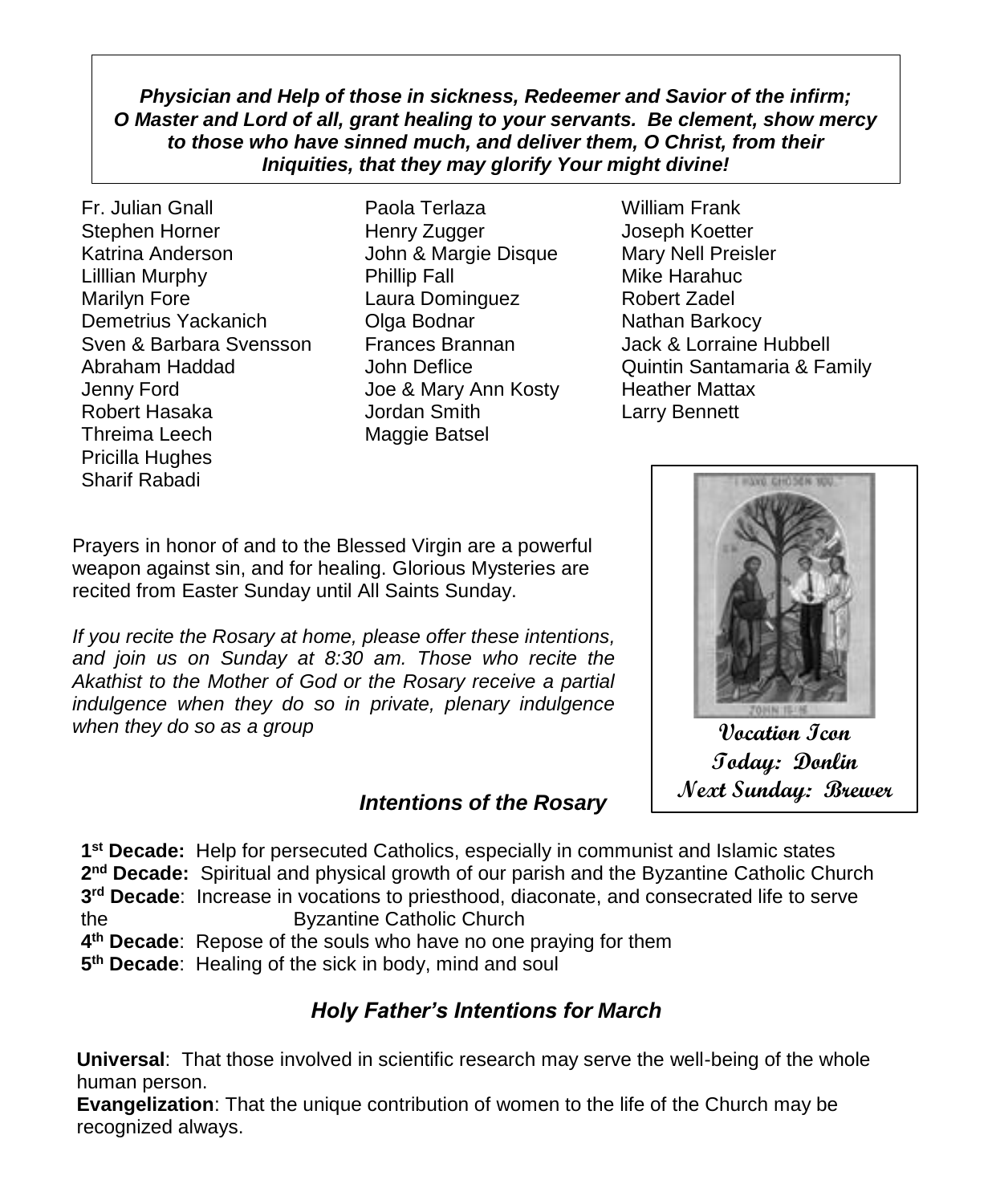**Christ is Risen!** The JOY of Pascha knows no boundaries as we celebrate the Resurrection of Our Lord, God and Savior Jesus Christ from the dead.

He willingly gave His life for each of us so that we can rise to a newness of life freed from sin! Jesus will specially bless all those who accompanied Him this Holy Week from Palm Sunday to Pascha.

On this blessed Feast of Feasts Fr. Chris, Fr. Artur and OLPH staff offer our best wishes and JOY as we proclaim to you: Christ is Risen!

#### **!!!THANK YOU!!!**

We wish to thank all those who helped to make this Holy Week and Pascha special by serving, cantoring, decorating, beautifying our church, and cleaning…

We also wish to thank all those who helped with mercy meal for the funeral of our departed sister Michele Koetter.

We thank ALL who DO so much behind the scenes to MAKE the parish a better place. MAY GOD BLESS YOUR GENEROSITY!!!

**DATE READER TROJCA GREETER HOST** April 3 Michael Wells Soriah Chavez Dorothy Curl

Melinda Fitzpatrick

Knights of Columbus

## **Barbara's Hall Report***:*

Thanks to Andrea and Savannah for hosting last Sunday's social. There were two big trays of fried rice (with and without soy), and several bowls of Asian salad. Everything was delicious and just shows we don't need to eat meat to have a delicious meal. Of course, Lent is now over, so please feel free to bring a dish containing meat.

*Blessed Pascha to all!*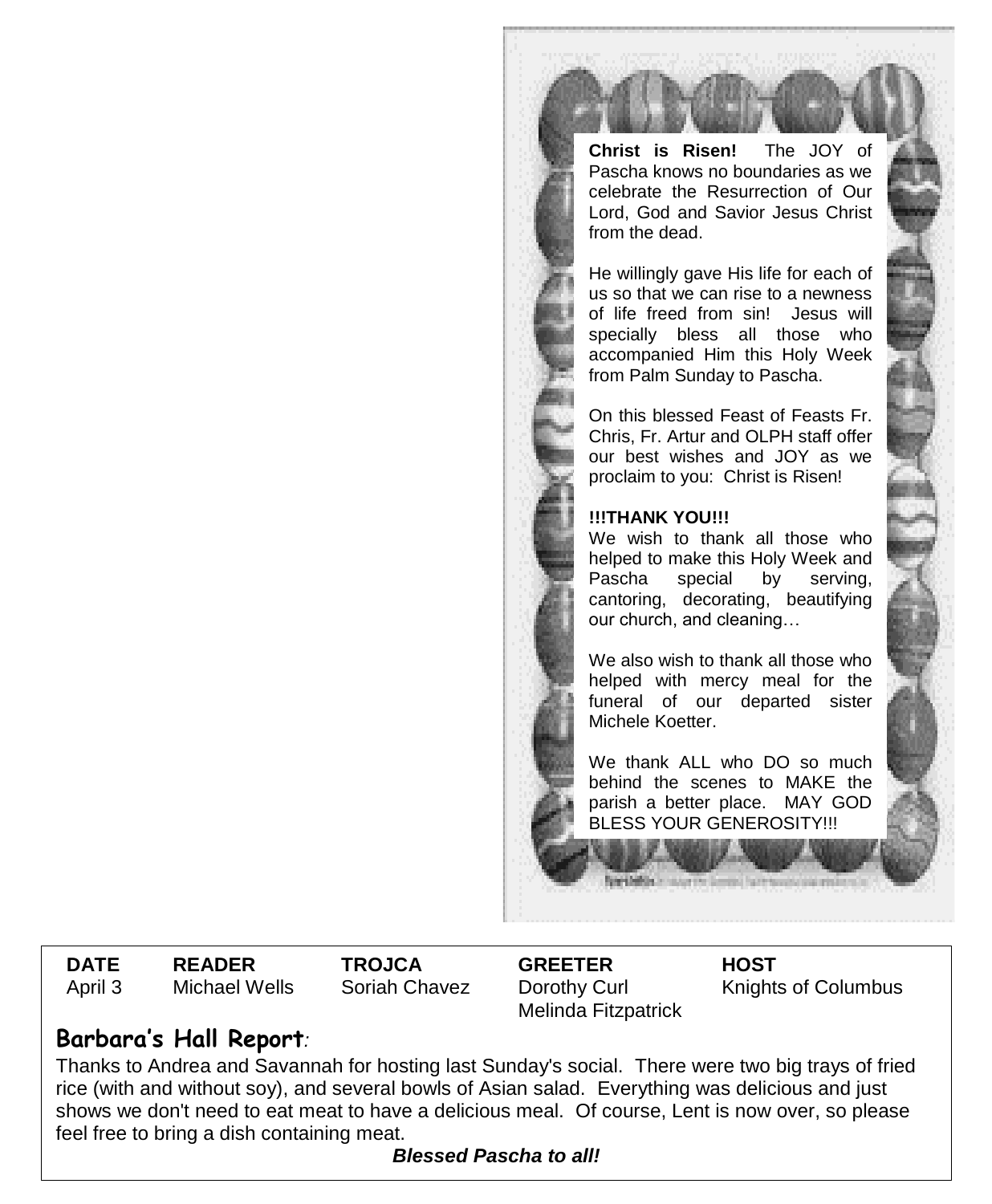|  | Coming Events-Mark Your Calendars Now! |  |  |  |
|--|----------------------------------------|--|--|--|
|--|----------------------------------------|--|--|--|

| Sunday, April 3              | 3:30 pm Akathist to the All-Merciful Lord,<br>Chaplet of Divine Mercy & Litany of Mercy |
|------------------------------|-----------------------------------------------------------------------------------------|
| Tuesday, April 5, 12, 19, 26 | 6:15 pm CAFE meeting at UNM                                                             |
| Thursday, April 14, 28       | 6:00 pm pot luck dinner<br>7:00 pm THEOSIS bible study                                  |
| Wednesday, April 20          | 6:00 pm Vesper Divine Liturgy—Mid Pentecost                                             |
| Friday, April 22             | 6:00 pm Vesper Divine Liturgy-St. George                                                |

#### **Book club meeting**

"The Lenten Spring". This easy to read book has 40 short meditations to take you through our fasting season. We will meet on Saturday, April 2 at 10:00 am in the Parish Hall for a light potluck brunch and discussion of the book. We will finish by Noon. Call Lara (710-1181) for more info.

#### **THOMAS SUNDAY SPECIAL**

**"St. John Paul II**.... affirmed that the Church lives an authentic life when it professes and proclaims mercy, the most amazing attribute of the Creator and Redeemer, and when it leads humanity to the fount of mercy. In addition, he instituted the festivity of Holy Mercy [Sunday after Easter], endorsed the figure of St Faustina Kowalska, and focused on Jesus' words of mercy." Pope Francis in "The Name of God is Mercy"

**Come join us on the Feast of Mercy, Sunday April 3rd at 3:30pm followed by the Akathist to the All-Merciful Lord, Physician of our souls and bodies here at the OLPH Church. Bring your Rosary as we will recite the Chaplet of Divine Mercy as well as the Litany of Mercy. Call Lara 710-1181 for more info.**

#### **Our Eparchial Vocations Office, Fr. Michael O'Loughlin and Fr. Michael Mandelas, are pleased to announce "Alive in Christ – 2016."**

What could be better than a long weekend of prayer, sports, spiritual talks, games and skits in the beautiful Camp Brotherhood in Mount Vernon, Washington. The "Alive in Christ ascetical boot camp for Byzantine Catholic boys and their fathers will be held this year July 14th to 17th, at "Treacy Levine Center" North of Seattle, WA.

Boys and young men 7-17 will join Bishop Gerald in this decade long tradition, and return enlivened and enlightened. Attendance of fathers or male guardians of participating boys is most encouraged and is required for any son from 7 to 10 years old. Information flyer about the Camp is available on the greeting table at the Holy Water font.

#### *Application deadline is May 11th .*

For registration forms and more information, please see Fr. Artur.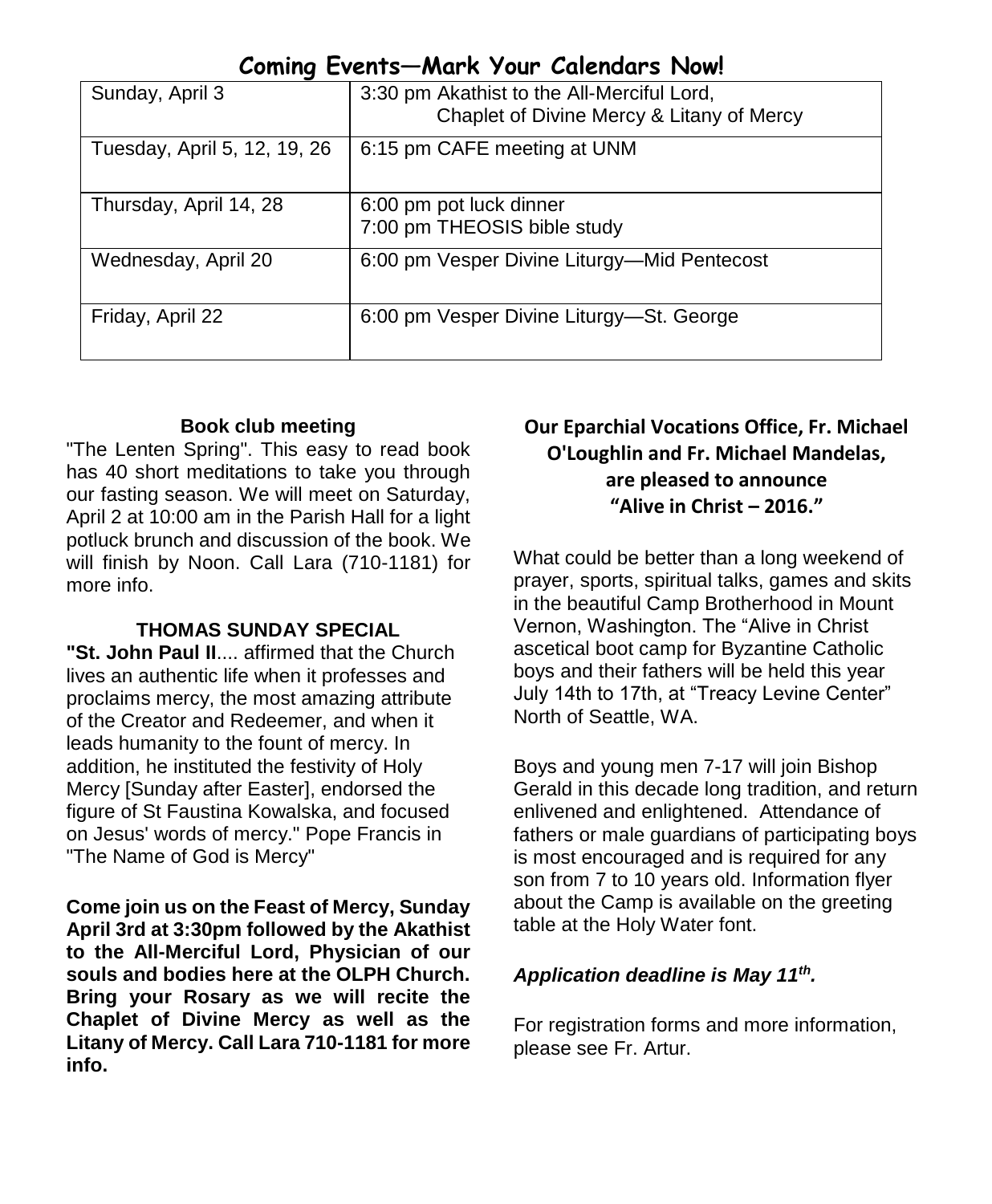# Feast of the Resurrection

The Feast of the Resurrection is our Feast of feasts and the basis of our faith. St. Paul says that if Christ is not raised from the dead then our faith is in vain. (1 Cor. 15:14). The dominant icon for Easter is not of the bodily resurrection of Jesus, but rather the "Descent into Hades". The Descent into Hades is not an event that was seen, it is a "painting of theology," as Father Alexander Schmemann says, which corresponds to the meaning of the event, and is based on the bible's account of Jesus descending into the abyss to deliver the souls of the Just.

The icon of the Descent is very simply an image of Christ, the Victor". . . Trampling down death by death, and upon those in the tombs bestowing life." It is an icon rich in meaning. It takes place in Hades, also called Sheol. The term Hades should not be confused with the word hell, as generally understood as opposite of heaven. Hades is a term used in the Old Testament to describe the place where all the dead go; whether righteous or evil. The icon shows us the very depths of the earth, a gaping black abyss, the place referred to in the Old Testament precisely as Hades.

Upon His death, Christ descended into the regions of Hades. A verse on Ps. 119 sung during the Matins of Holy Saturday says, "Wishing to save Adam Thou didst come down to the earth; not finding him on earth, O Master, Thou didst descend to Hades seeking him." The hymns of Holy Saturday commemorate His presence in Hades and the chanting of Ps. 119 and its verses marvel at His condescension. The fact that Christ appears in Hades is a wonder, "0 life, how canst Thou die?" (Verse on Ps 119.) It is also a confrontation between He who is Life, and death itself, the last enemy (1Cor 15: 26).

The theme of Christ's death is always interwoven with His Resurrection, and this message pervades all our Church services, especially, those of Holy Friday and Saturday. So the icon of Christ's death is that of victory. Acts 2:24 says that it was impossible for Him to be held by Hades power. He appears not as a captive but as the Victor. In the icon He appears in luminous golden robes in the middle of a halo, the symbol of glory, with rays of light issuing from Him.

The icon shows "that Hell was embittered" when it met Christ. Often this is symbolized by two angels binding Satan. The verses on "Lord I Call" for Holy Saturday all speak vividly of this: "Today hell cries out groaning" and "hell shuddered when it beheld Thee." He holds in his left hand either a scroll, the message of the resurrection or the cross, now the symbol of Victory. With His right hand He raises Adam from the grave and with him Eve and all those who await His coming,: King David, Solomon, John the Forerunner, Moses and the prophets. "Hell has been captured and Adam recalled, the curse has been annulled and Eve set free."

(Theotokion-Vigil for the Resurrection) Christ's descent into Hades is the final abasement in His self-emptying. He takes on all of our human nature so that it can be saved, and not only saved but glorified as well. By descending into Hades He has opened to Adam, and to us, the "path to the Resurrection. We sing in Ode 1 of the Paschal Kanon,". . . for from death to life and from earth to heaven has Christ our God led us." We exalt the "beginning of another life" But the Resurrection is not the end of His saving work, for in His Ascension, He took our nature with Him into Heaven.